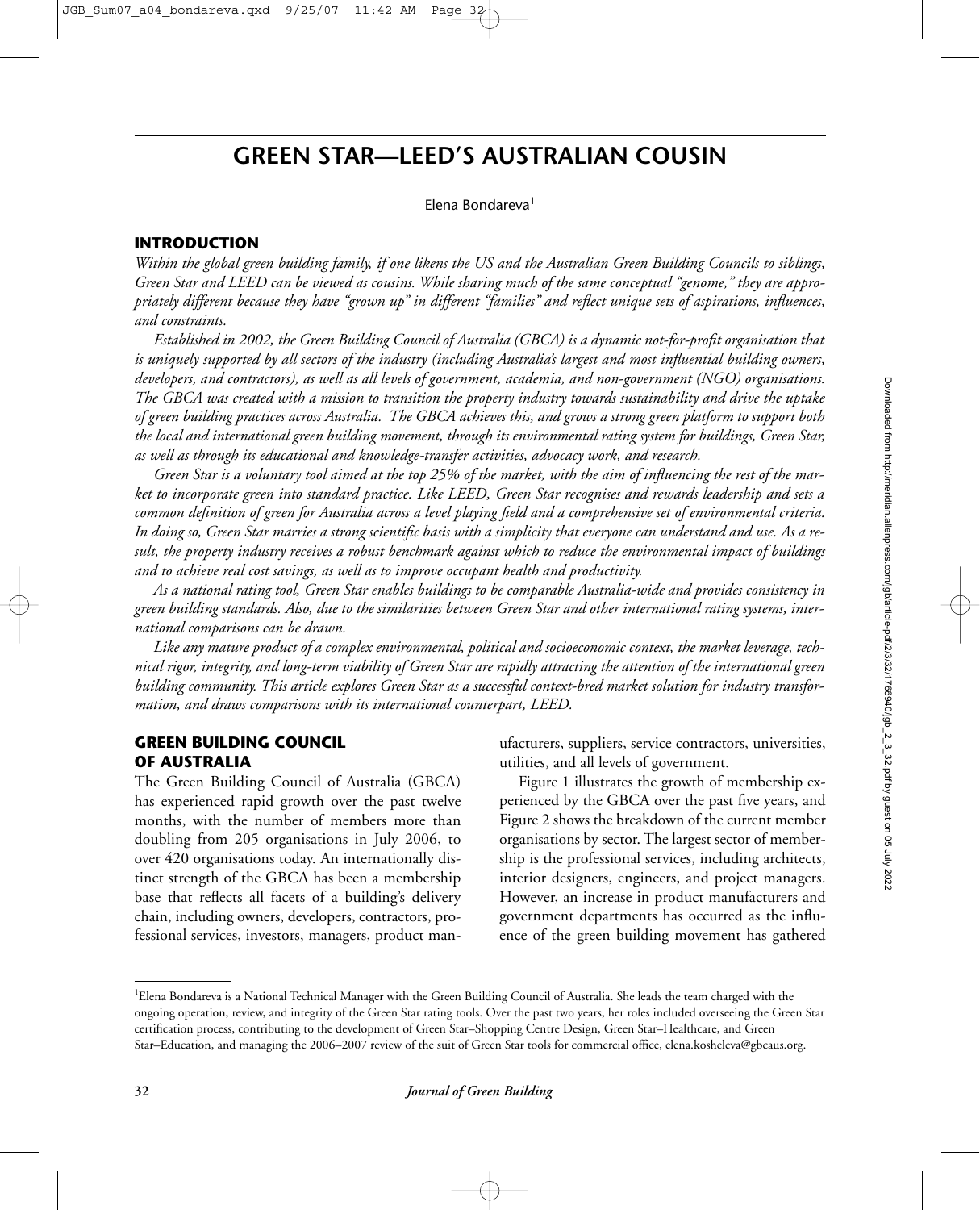

momentum and Green Star rating tools have been created for new sectors of the industry.

## *The Green Building Council of Australia's Role Internationally*

As a member of the World Green Building Council (now consisting of eleven Green Building Councils around the world), the Green Building Council of Australia (GBCA) provides Australia's property industry with a valuable link to the global network of Green Building Councils and their members. The

GBCA also makes the intellectual property of Green Star freely available to emerging Green Building Councils and has been instrumental in the establishment of organisational, technical, and educational activity of the Green Building Councils in both New Zealand and South Africa.

# **GREEN BUILDING COUNCIL OF AUSTRALIA ACTIVITIES**

The Green Building Council of Australia (GBCA) strongly influences the property industry and drives the uptake of green building practices through a variety of activities.

## *Technical–Green Star*

The Green Star technical team, supported by over 100 volunteers, is engaged in three primary activities essential in ensuring the relevance, veracity, and consistency of the Green Star brand: the development of new Green Star rating tools for each industry sector and life cycle phase, integrity assurance and operation of these tools, and the certification of over 380 commercial office projects currently registered for a Green Star rating.

## *Advocacy*

The GBCA aims to remove the barriers to building green by working with all levels of government across



## **FIGURE 1.** GBCA Membership Growth Since Inception.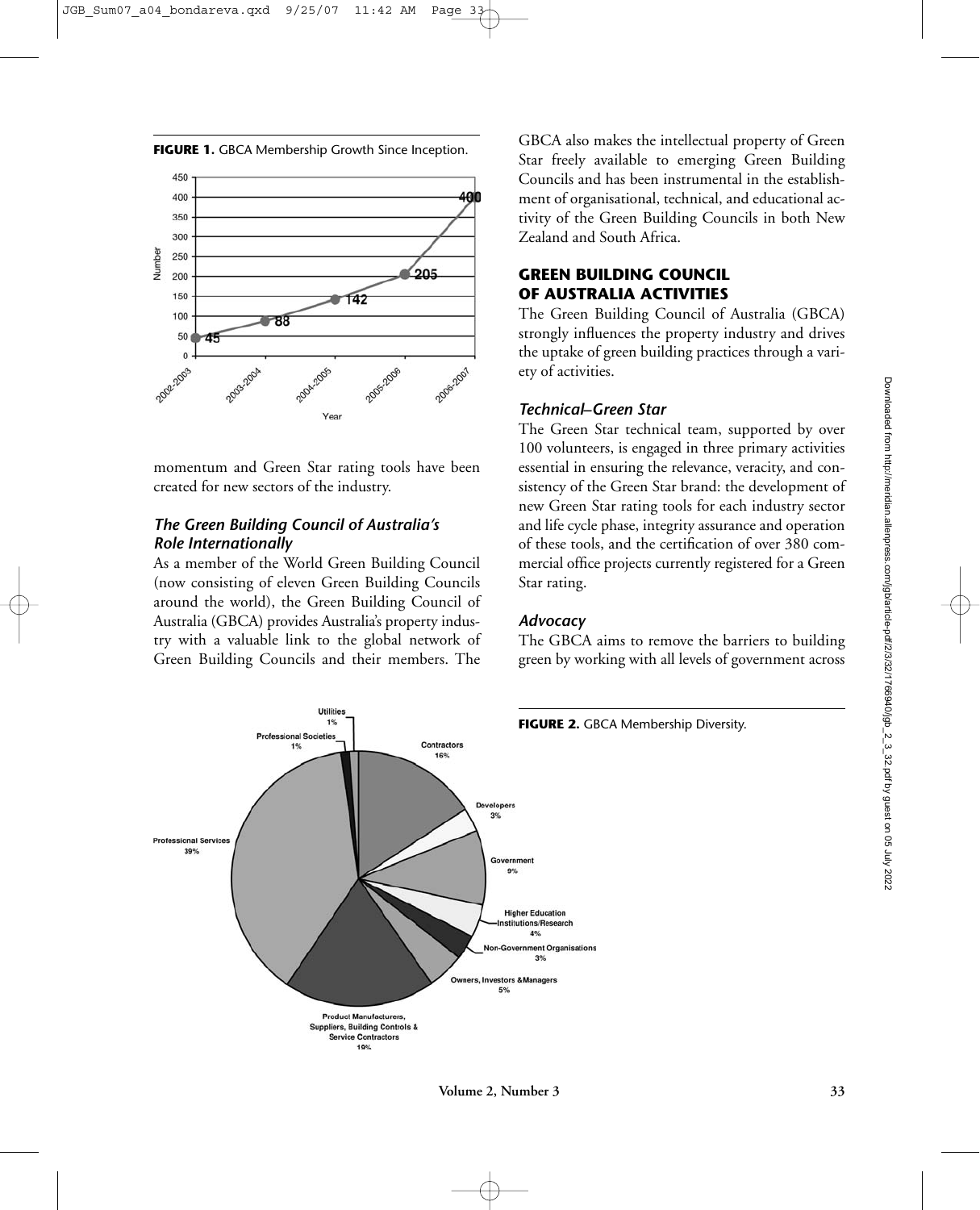Australia to identify and promote relevant financial and non-financial incentives. The GBCA accomplishes this through direct engagement as well as the publication of research reports and discussion papers on key issues, including the role of the built environment in a National Emissions Trading Schemes, *Valuing Green,* and *Constructing Green—Building the Business Case.*

Through close alliances with other property-focused associations and institutes such as the Property Council of Australia (equivalent to BOMA), the Royal Australian Institute of Architects and the Planning Institute of Australia, the GBCA is also in a unique position to promote initiatives such as Built Environment Meets Parliament, a forum for industry to engage with government. In addition, the GBCA is a member of the Australia Sustainable Built Environment Council (ASBEC), an umbrella organisation that is currently undertaking a substantial research project into the relationship between climate change and the built environment. This project considers abatement opportunities and economic implications of reducing greenhouse gas emissions from the property industry by 60% (from 1990 levels) by 2050.

# *Education*

As the influence of Green Star on the Australian property industry grows, the GBCA is aware of the need to increase awareness and enhance practical knowledge of all property professionals. Through a comprehensive and ever-growing educational program, individuals are becoming skilled in the use of Green Star rating tools and in the creation of Green Star submissions. As many as fourteen Green Star Accredited Professional courses are run throughout Australia every month, with many participants sitting the exam in pursuit of becoming a Green Star Accreditation Professional. As a result, in five years the GBCA has trained more than 3,500 individuals with over 1,500 Green Star Accredited Professionals providing support to the industry.

## *Membership, Events, and Marketing*

In addition to courses, the GBCA continues to expand industry knowledge in green buildings by running case study breakfasts, seminars, forums, site tours, and workshops, as well as by hosting Green Cities, Australia's largest annual green building conference and expo.

The GBCA also assists Green Star certified projects in leveraging the marketing opportunities available to them and maintains an informative web site that solicits an average of 35,000 hits per month. Further information for property professionals is available through a monthly E-Newsletter and regular publications in professional journals and daily media.

## **WHAT IS GREEN STAR?**

Similar to the USGBC, the Green Building Council of Australia (GBCA) developed a national environmental rating system for buildings to assist in achieving its mission. Using the momentum of the "green" Olympic games of 2000, Green Star was launched in 2003 to facilitate greater market transformation and increase the uptake of green building practices. All Green Star tools are free to download from the GBCA web site, and over the past twelve months the average number of downloads of all tools has increased from 700 to over 2,500 per month.

Green Star is comprehensive environmental rating system for buildings developed to meet the following objectives:

- 1. Establish a common language
- 2. Set a standard of measurement for green buildings
- 3. Promote integrated, whole-building design
- 4. Recognize environmental leadership
- 5. Identify building life-cycle impacts
- 6. Raise awareness of green building benefits

# *Ten Key Characteristics of Green Star*

1. Relevant

Green Star responds to the current Australian climatic, ecological, regulatory, and commercial environments while remaining globally informed.

2. Comprehensive

Green Star communicates a single measure of green that reflects consideration of a diverse range of concerns within the broad green building agenda and across all phases of a building's life cycle.

**FIGURE 3.** Green Star Logo.



**34** *Journal of Green Building*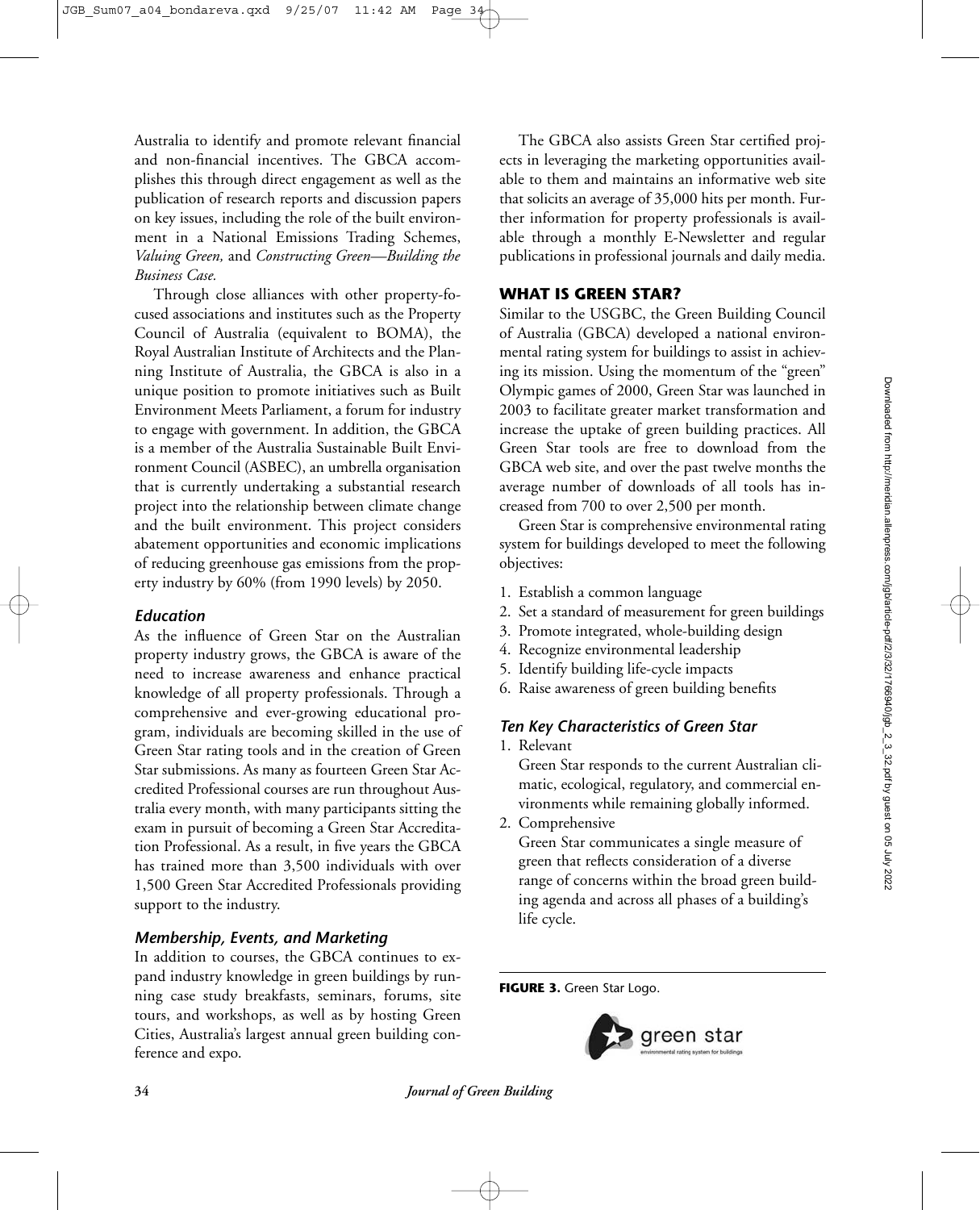3. Holistic

Green Star promotes a holistic approach to building design and project management to counteract such impediments to optimal performance as fractured and one-sided thinking.

4. Voluntary

Green Star is not mandated within the Australian building codes, but is a voluntary expression of environmental and industry leadership.

- 5. For the top 25% of the market Green Star encourages and leverages leadership by rewarding the scaling of targets that surpass regulation or address issues void of regulation.
- 6. Quantitative

Green Star quantifies both the benefits of green building and their environmental impact to provide a meaningful, robust, and comparative measure of green.

7. Attributes-focused

Green Star assesses inherent building attributes that ensure reduced environmental impact regardless of occupants' operations or behaviour.

8. Performance-based

Green Star facilitates context-specific design and innovation by focusing on quantified reduction in environmental impact, as cost and ease of compliance are ever shifting.

9. Practical to use

Green Star incorporates substantial scientific information in a user-friendly tool, focusing on key issues within areas of environmental concern and making them cost-effective to document.

10. Evolving

Green Star relies on multiple feedback loops and is the subject of continual review to reflect changes in the international market and better accommodate the needs of industry leaders.

## *How Does Green Star Compare Globally?*

Green Star was originally informed by LEED® and the UK's BREEAM (Building Research Establishment Environmental Assessment Methodology), and has become a highly regarded peer amongst international

| Management                        | Addresses contracts, policies, and procedures to ensure the adoption of sustainable<br>development principles from project conception through design, construction,<br>commissioning, tuning, and operation.                                                                      |
|-----------------------------------|-----------------------------------------------------------------------------------------------------------------------------------------------------------------------------------------------------------------------------------------------------------------------------------|
| <b>Indoor Environment Quality</b> | Addresses occupant health, comfort, satisfaction and productivity as products of<br>such elements of the physical environment as indoor air quality, thermal comfort,<br>and lighting.                                                                                            |
| Energy                            | Targets the reduction in greenhouse gas emissions from buildings' operation<br>through rewarding holistic design, energy efficient solutions, and renewable, on-site<br>energy generation.                                                                                        |
| <b>Transport</b>                  | Targets the reduction of individual automotive commute by both discouraging it<br>and simultaneously rewarding alternative transportation options.                                                                                                                                |
| Water                             | Addresses the reduction of potable water consumption in the major areas of a<br>building's demand: occupant amenity, landscape irrigation, evaporative heat<br>rejection, and fire systems; encourages demand reduction and by encouraging the<br>use of recycled and rain water. |
| <b>Materials</b>                  | Includes the "reduce, reuse, and recycle" incentives that minimise the<br>environmental pressure from resource consumption.                                                                                                                                                       |
| Land Use & Ecology                | Addresses the project's impact on its immediate ecosystem by encouraging<br>preservation and restoration of flora and fauna.                                                                                                                                                      |
| <b>Emissions</b>                  | Addresses point source pollution from development to the atmosphere,<br>watercourse, and local ecosystems.                                                                                                                                                                        |
| <b>Innovation</b>                 | Rewards pioneering in industry transformation, exceeding Green Star benchmarks<br>and addressing impacts not currently targeted by Green Star credits to foster the<br>industry's transition to sustainable building.                                                             |

#### **TABLE 1.** Green Stars Categories.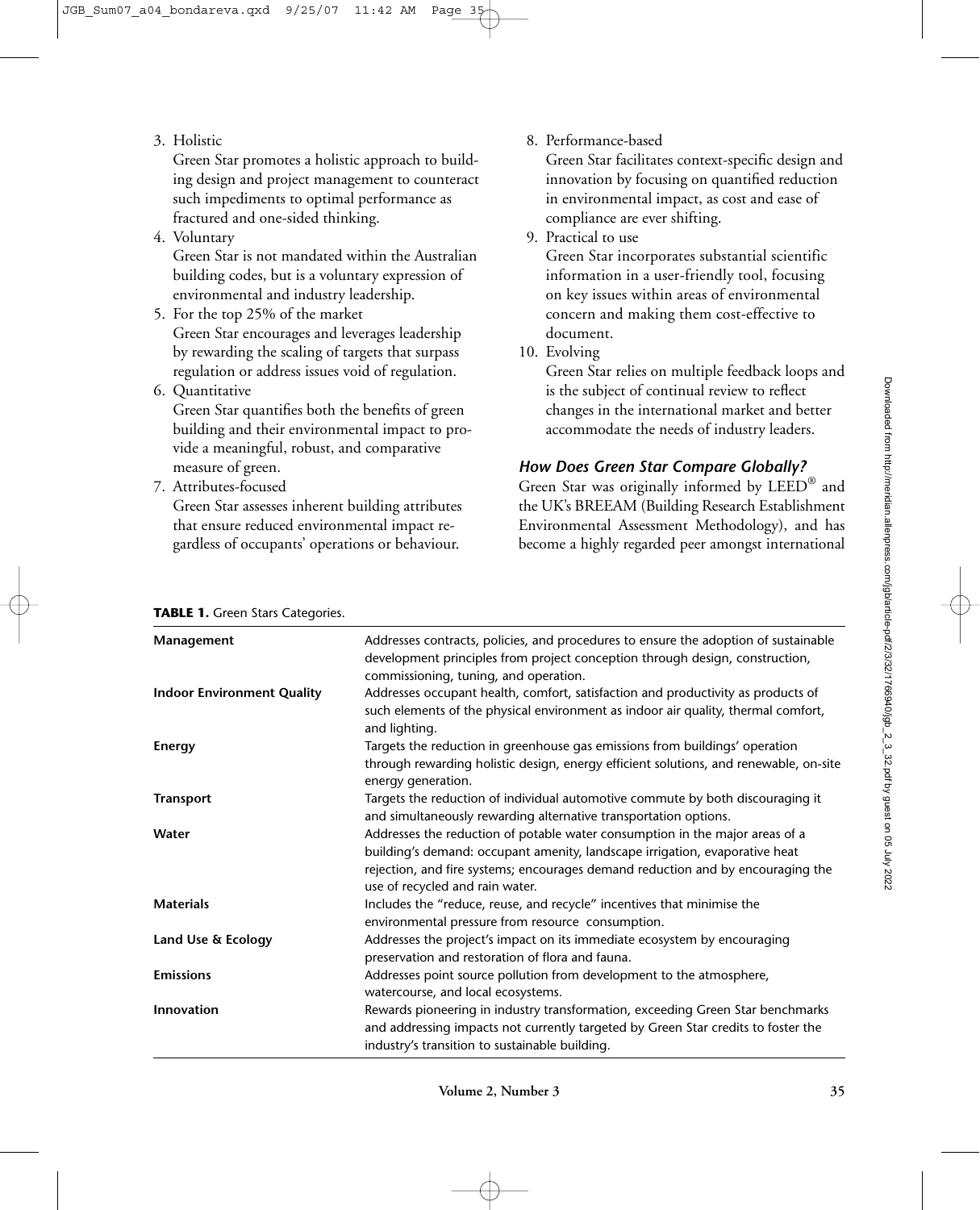#### **FIGURE 4.** Green Star Rating Tool Worksheet.

| <b>Green Star - Office As Built</b><br><b>Credit Summary for:</b> |                                                 |                                                                                                                                                                                                         |                                                                                                                                                                                                                                                                                                                                                                                                                                                                                                                                                                                                                                                                                                                     |                            |                           |                           |          |
|-------------------------------------------------------------------|-------------------------------------------------|---------------------------------------------------------------------------------------------------------------------------------------------------------------------------------------------------------|---------------------------------------------------------------------------------------------------------------------------------------------------------------------------------------------------------------------------------------------------------------------------------------------------------------------------------------------------------------------------------------------------------------------------------------------------------------------------------------------------------------------------------------------------------------------------------------------------------------------------------------------------------------------------------------------------------------------|----------------------------|---------------------------|---------------------------|----------|
| Water                                                             |                                                 |                                                                                                                                                                                                         |                                                                                                                                                                                                                                                                                                                                                                                                                                                                                                                                                                                                                                                                                                                     |                            |                           |                           |          |
| Ref No. Title                                                     |                                                 | <b>Aim of Credit</b>                                                                                                                                                                                    | <b>Credit Criteria Summary</b>                                                                                                                                                                                                                                                                                                                                                                                                                                                                                                                                                                                                                                                                                      | No. of Points<br>Available | No. of Points<br>Achieved | Points to be<br>Confirmed | Comments |
| Wat-1                                                             | Occupant Amenity<br>Potable Water<br>Efficiency | To encourage and recognise<br>systems which have the potential to<br>reduce the potable water<br>consumption of building occupants.                                                                     | Up to five points are awarded where it is demonstrated that the<br>predicted potable water consumption for sanitary use within the<br>building has been reduced<br>This is determined using the Potable Water Calculator. The<br>points awarded are based on the type and water rating of<br>fotures/fittings less any reduction in potable water use through<br>greywater, blackwater or rainwater collection systems.                                                                                                                                                                                                                                                                                             | 5                          | $\circ$                   |                           |          |
| Wat-2                                                             | Water Meters                                    | To encourage and recognise the<br>design of systems that monitor and<br>manage water consumption.                                                                                                       | One point is awarded where it is demonstrated that water<br>meters are installed for all major water uses (refer to 'Additional<br>Guidance') in the project.<br>A further point is awarded if the meters are linked to a building<br>management system to provide a leak detection system.                                                                                                                                                                                                                                                                                                                                                                                                                         | $\overline{2}$             |                           |                           |          |
| Wat-3                                                             | Landscape<br>Irrigation Water<br>Efficiency     | To encourage and recognise the<br>design of systems that aim to<br>reduce the consumption of potable<br>water for landscape inigation.                                                                  | One point is awarded where it is demonstrated that:<br>90% of the water requirement for landscape imigation is<br>sourced from onsite rainwater collection or recycled site water<br>OR<br>where a water efficient inigation system comprising subsoil<br>drip systems and automatic timers with rainwater or soil<br>molsture sensor control override is installed.<br>If there are no landscaping or irrigation systems installed then<br>the point is 'not applicable' - type 'na' in the 'No. of Points<br>Achieved' column                                                                                                                                                                                     | 1                          |                           |                           |          |
| Wat-4                                                             | Cooling Tower                                   | To encourage and recognise<br>Water Consumption building design that reduces the<br>potential demand on potable water<br>supplies and infrastructure due to<br>water based building cooling<br>systems. | Up to four points are awarded where it is demonstrated that the<br>building demonstrates that potential water consumption is<br>reduced through efficient use of, or avoidance of, evaporative or<br>water cooling tower systems:<br>Two points are awarded where it is demonstrated that:<br>The cooling tower water treatment achieves six or better<br>cycles of concentration for water based cooling systems<br>ЮR<br>* The natural vertiliation mode of a mixed mode system reduces<br>the HVAC cooling water consumption by at least 50%.<br>Four points are awarded where it is demonstrated that:<br>No cooling towers or evaporative cooling are provided CR<br>Cooling systems use 90% non-potable water | $\frac{1}{4}$              |                           |                           |          |
| Wat-5                                                             | Fire System Water<br>Consumption                | To encourage and recognise<br>building design that reduces<br>potable water consumption of the<br>building's fire protection and<br>essential water storage systems.                                    | One point is awarded where it is demonstrated that there is<br>sufficient temporary storage for fire protection system test water<br>and maintenance drain-downs for reuse onsite or where a<br>facility exists for the pump out and recovery of water for use off<br>offe                                                                                                                                                                                                                                                                                                                                                                                                                                          | $\mathbf{1}$               |                           |                           |          |
|                                                                   |                                                 |                                                                                                                                                                                                         | <b>Total Points =</b>                                                                                                                                                                                                                                                                                                                                                                                                                                                                                                                                                                                                                                                                                               | 13                         | $\mathbf{0}$              | $\Omega$                  |          |

rating tools, guidelines, and standards. All these tools now learn from each other in a shared pursuit to reduce the environmental impact of all new and existing buildings.

While Green Star is relevant to the unique Australian environmental and market context, Green Star ratings can be compared internationally. A 6 Star Green Star certified project is an international leader and an example of the world's best.

## *How Green Star Differs from LEED*

As a result of ensuring that they effectively transform their very different industries, Green Star and LEED (which is about five years older), are appropriately different. Some of the key differences are outlined below, and summarised in Table 3, to illustrate how shared principles can take different forms to reflect a unique set of aspirations, influences, and constraints.

- 1. Whereas LEED ratings are communicated solely through figurative descriptors (e.g., Platinum), Green Star ratings are communicated in Stars and the literal descriptors:
	- 4 Star Green Star Certified Rating recognises and rewards "Best Practice"
	- 5 Star Green Star Certified Rating recognises and rewards "Australian Excellence"
	- 6 Star Green Star Certified Rating recognises and rewards "World Leadership"
- 2. Whereas LEED has four ratings, Green Star is limited to three levels of achievement for bestpractice projects (i.e., 4 Stars, 5 Stars, and 6 Stars).
- 3. Green Star rating tools are sector-specific: Unlike LEED, Green Star tools are developed independently for specific building sectors, such as commercial office or industrial, to strategically address each sector's most significant environ-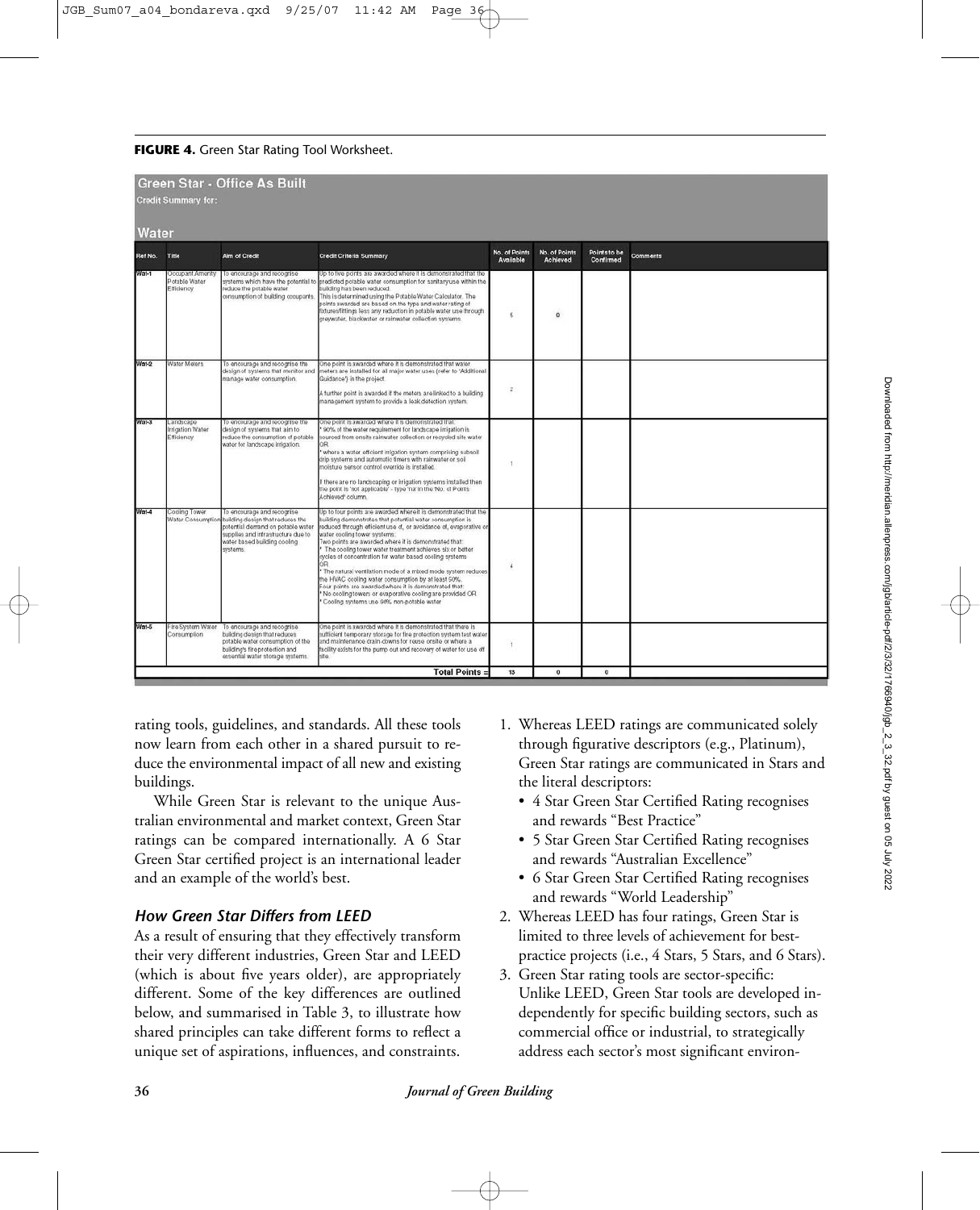**FIGURE 5.** Green Star Certified Ratings.





# 6 star rating いいいいいい green star world<br>leader

mental impacts and accommodate its unique development and functional requirements. As a result, credit composition and category weightings vary amongst the tools.

- 4. Within each building sector, tools for discrete phases of a project's life cycle either currently exist or are in development:
	- Design of new/refurbished building: environmental attributes as evident in construction documents, e.g., Green Star–Office Design.
	- Constructed new/refurbished building: whether design intent was carried through to completion, e.g., Green Star–Office As Built.
	- Fitout: the attributes of the interior, if relevant, e.g., Green Star–Office Interiors.
	- Existing building: the attributes of the building as it is, e.g., Green Star–Office Existing Building.
	- Building in operation: how close to its design potential the building is operated, e.g., Green Star Management Efficiency.
- 5. Availability of a "Design" rating A Green Star rating can be achieved and marketed for the documented design prior to completion of construction, allowing for faster market penetration and strengthening the business case for green buildings by enabling developers to secure preferred tenants.
- 6. Category weightings

Green Star categories are weighted into the final score (out of 100). For example, the Energy Category is worth 25%, so a project's score in that category contributes 25% to its final rating.

7. Geographical adaptation

Within LEED, the level of consideration given to the environmental issues does not vary with the geographical location of the project. In Australia, however, the environmental impact of development will vary based on location, and so the weightings for the Water and Land Use & Ecology categories vary in value from state to state.

8. Rating tool structure

While LEED and Green Star address a similar range of environmental issues, they are grouped differently within each tool. Green Star credits are grouped into eight environmental impact categories with an additional Innovation category. Also, unlike LEED credits, Green Star credits may be non-applicable under certain circumstances or progressively offer multiple points.



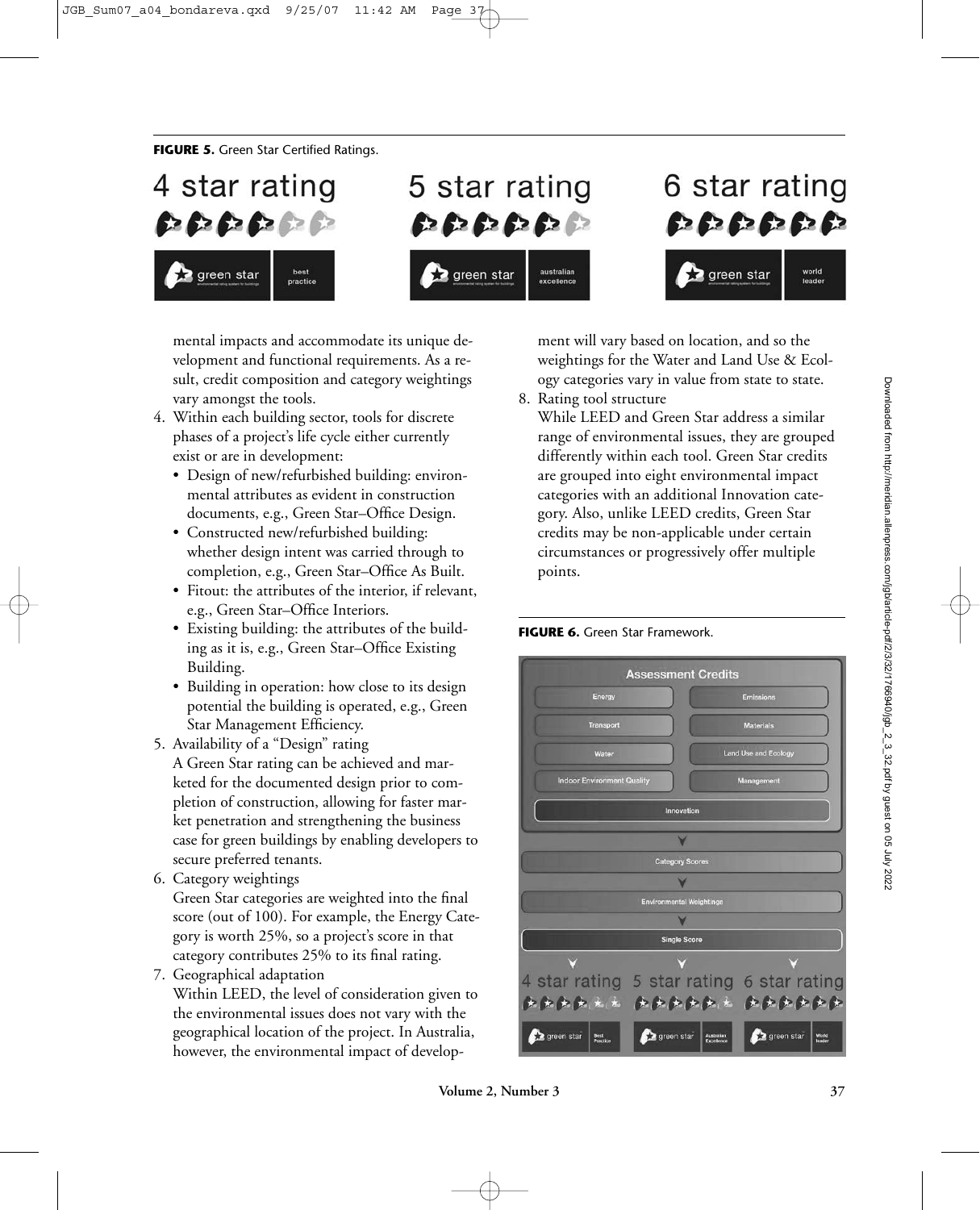|                            | Green Star®                            | $LEED^{\circledR}$                           |
|----------------------------|----------------------------------------|----------------------------------------------|
| 1. Language of ratings     | Stars and Literal descriptors          | Figurative descriptors                       |
| 2. Number of ratings       | 3                                      | 4                                            |
| 3. Focus                   | Sector-specific                        | Cross-sectoral                               |
| 4. Scope                   | Tools for specific to life cycle phase | Tools for as-built attributes                |
| 5. Rating for Design       | Available                              | Not available                                |
| 6. Rating tool structure   | 8 Impact categories                    | 5 Impact categories                          |
| 7. Category weightings     | <b>Yes</b>                             | No.                                          |
| 8. Geographical adaptation | State-specific weightings              | No geographical differentiation within tools |
| 9. Credits                 | Unique credits such as                 | Unique credits such as "Locally-             |
|                            | "Design for Disassembly"               | produced Materials"                          |
| 10. Calculators            | Yes                                    | No.                                          |

9. Credit content

While most Green Star credits address issues recognised by LEED, other credits focus on additional issues that are of climatic relevance for Australia or of functional relevance for the specific building type. For example, Green Star rewards building reuse in all rating tools, but rewards the development of tenant fitout guides only in Green Star–Shopping Centre and solutions for mediating trade waste pollution only in Green Star–Healthcare.

10. Calculators

Green Star has developed proprietary calculators to more accurately address issues that depend on multiple factors. For example, the amenity of public transport depends not only on its type (train, bus, tram, or ferry), but also on its frequency and proximity to the site.

# **GREEN STAR SUITE OF TOOLS**

Initially, Green Star tools were developed for the four distinct phases of commercial office buildings: design, construction, fitout, and existing buildings. Development of a similar suite of rating tools for other building sectors, including shopping centres, healthcare facilities, schools and universities, industrial buildings, multi-unit residential apartments, and public buildings (such as libraries and exhibition centres), is currently underway.

Currently available Green Star rating tools include:

*Green Star–Office Design* was developed to facilitate a new approach to building design, where environmental impacts of development and the



benefits of holistic design for ongoing building operation

are considered from project inception. Projects are assessed based on tender documentation, and if successful they can market their Green Star Certified Rating prior to construction.



## *Green Star–Office As Built* assesses the delivery of the design

intent through to construction completion. Its criteria are identical to Green Star–Office Design, but the assessment takes place after practical completion and is based largely on the work of the builders because it solicits as-built/as-installed documentation.



## *Green Star–Office Interiors* was developed for building

owners, tenants, and interior designers to assess the environmental impact and attributes of an interior fitout. The attributes of the project are assessed after practical completion of the fitout works.

Green Star rating tools undergo regular public reviews, with feedback solicited from a range of stakeholders. Revisions to Green Star tools are considered as a result of any of the following:

- Industry progress: best practice has become standard practice
- New best-practice standards emerge
- International innovation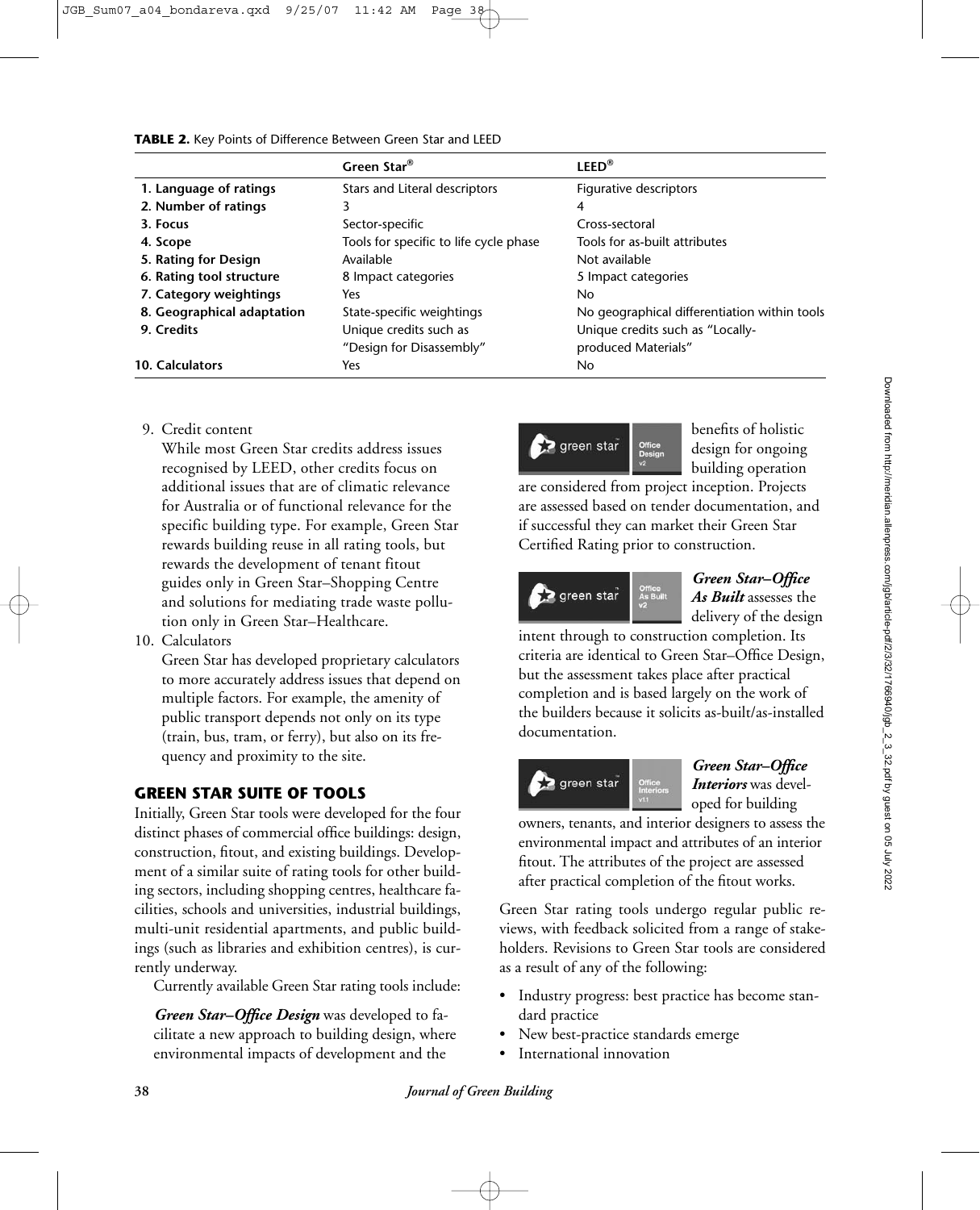- Changing national goals, e.g., political resolution to address drought
- Formal Stakeholder Feedback on current tools
- Learning from the assessment process and other rating tools
- Need to ensure credit wording supports for overall Green Star aims
- Need to provide more clarity to projects undergoing assessment

The next generation of Green Star rating tools for commercial office will be released into the market within the next few months. These tools will effectively redefine green building, streamline documentation, and provide alternative methodologies for compliance.

Green Star tools currently in PILOT:

- Design and completed construction of shopping centres
- Design and completed construction of healthcare facilities (including aged care)
- Design and completed construction of education facilities (including schools and universities)
- Attributes and operational efficiency of existing office buildings

Green Star tools currently being developed for design and completed construction:

- Multi-unit residential developments
- Industrial properties
- Public buildings (including convention centres and libraries)
- Mixed-use projects

## **UPTAKE OF GREEN STAR**

The Green Building Council of Australia (GBCA) appreciates that industry involvement during development is essential to adoption of the tools after they are released. By engaging with industry and actively seeking its involvement in tool development, the GBCA ensures that the rating tools are relevant to their respective sectors and increases the rate of their uptake.

Green Star has been embraced as the national standard for best building practice and has extensively influenced the Australian property industry, ensuring that sustainable initiatives are included in the design, construction, and management of new and existing buildings.

#### **TABLE 3.** Green Star Statistics

| <b>Certified Projects Total:</b>         | 31                  |
|------------------------------------------|---------------------|
| <b>Registered Office Projects Total:</b> | 384                 |
| Green Star-Office Design:                | 252                 |
| Green Star-Office As Built:              | 59                  |
| Green Star-Office Interiors:             | 73                  |
| <b>Green Star Projects Total:</b>        | 415                 |
| <b>Green Star Office NLA:</b>            | Nearly 6 million m2 |

Green Star is now referenced in the accommodation guidelines of the South Australian and Victorian State Governments; the Property Council of Australia's Guide to Office Building Quality includes a requirement for Premium Grade and A-Grade buildings to achieve a 4 Star Green Star Certified Rating; and it is common for Green Star to be included in tender specifications.

As evident from Figure 7, the number of projects registering for Green Star certification has surged 225% over the past 12 months. In July 2006, there were 55 registered projects with 16 buildings certified. Today the total number of projects registered for certification is approaching 400, with 32 projects having already achieved a Certified Rating. This accounts for nearly six million square meters of net lettable office space.

The impact of Green Star has been substantial, with certified projects estimating an average reduction in energy use of up to 85% against equivalent conventional buildings, a cut in  $CO<sub>2</sub>$  emissions equivalent to removing nearly 4000 cars permanently off the road, a reduction in potable water consumption of over 60%, and an average diversion of 69% of construction waste going from landfill.

## **GREEN STAR ASSESSMENT**

The use of Green Star rating tools is not restricted to market leaders or tied to a formal certification. Projects that do not qualify for certification can still use the rating tools as a guide to track and improve their environmental performance. However, these projects cannot publicly claim a Green Star rating.

New or refurbished projects that aspire to achieve at least a 4 Star rating are eligible to apply for formal Green Star certification, available to existing buildings regardless of the level of rating. To validate the project's self-assessed rating, the Green Building